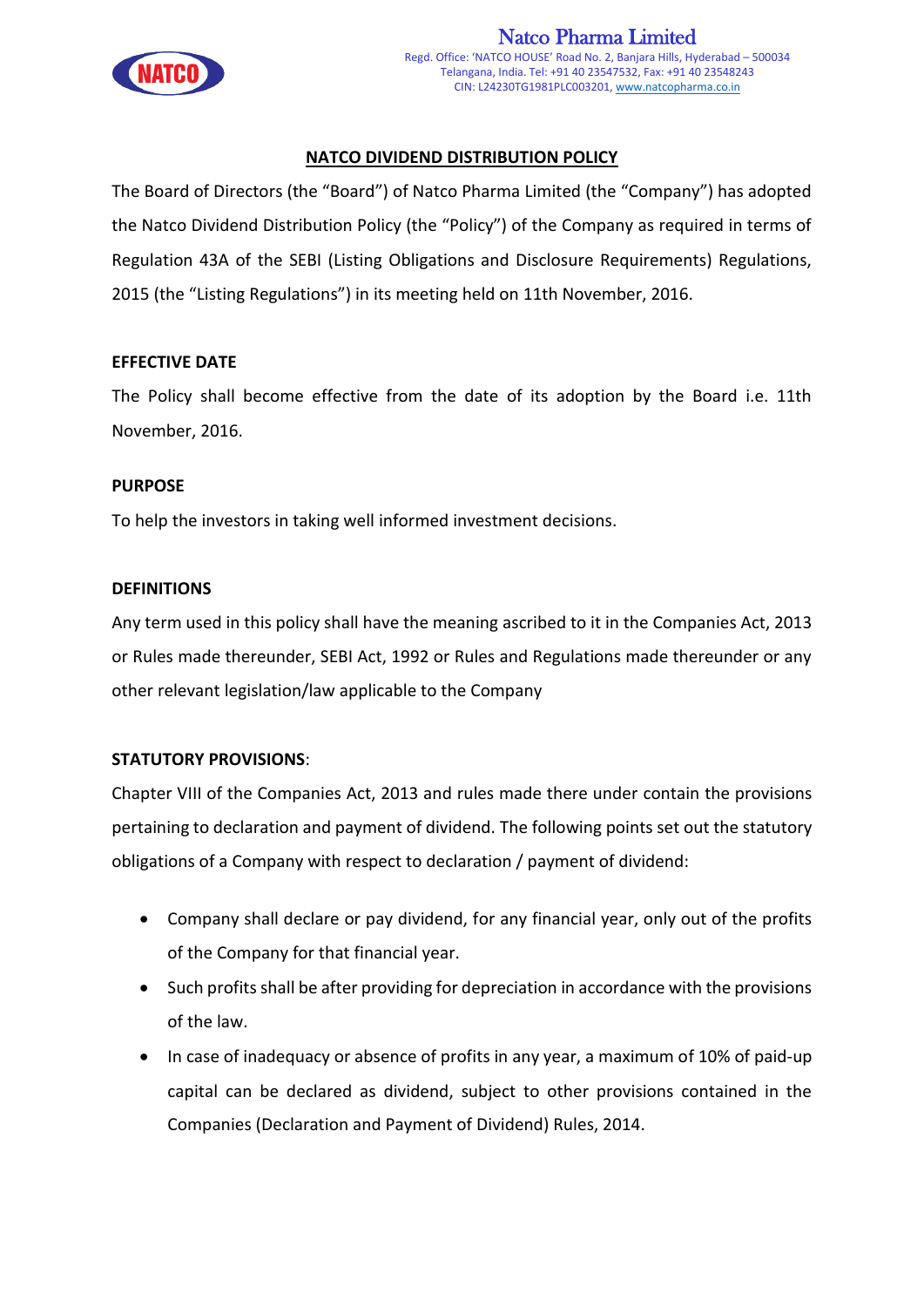

The SEBI (Listing Obligations and Disclosure Requirements) Regulations, 2015 also specify certain conditions as to declaration of dividend such as prior intimation to the stock exchanges, record date etc.

# **A. GENERAL POLICY OF THE COMPANY AND OTHER CONSIDERATIONS AS REGARDS DIVIDEND**

The Board shall consider the following, while taking decisions of a dividend pay-out during a particular year-

# **1. Statutory requirements**

The Company shall observe the relevant statutory requirements which may be applicable to the Company at the time of taking decision with regard to dividend declaration or retention of profit.

## **2. Prudential requirements**

Prior to declaration / recommendation of any dividend as per this policy, the Company may consider any applicable covenants / conditions or restrictions imposed by any lenders, JV partners of the Company or its subsidiaries. The Company may decide to retain earnings in entirety for a particular year(s) for its growth / expansion, consequently resulting in shareholders' wealth creation.

# **3. Extent of realized profits as a part of the IND AS profits of the Company**

The extent of realized profits out of its profits calculated as per IND AS, affects the Board's decision of determination of dividend for a particular year. The Board is required to consider such factors before taking any dividend or retention decision.

## **4. Expectations of stakeholders, including small shareholders**

The Board, while considering the decision of dividend pay-out or retention of a certain amount or entire profits of the Company, shall, as far as possible, consider the expectations of the stakeholders including the small shareholders of the Company who generally expects for a regular dividend payout.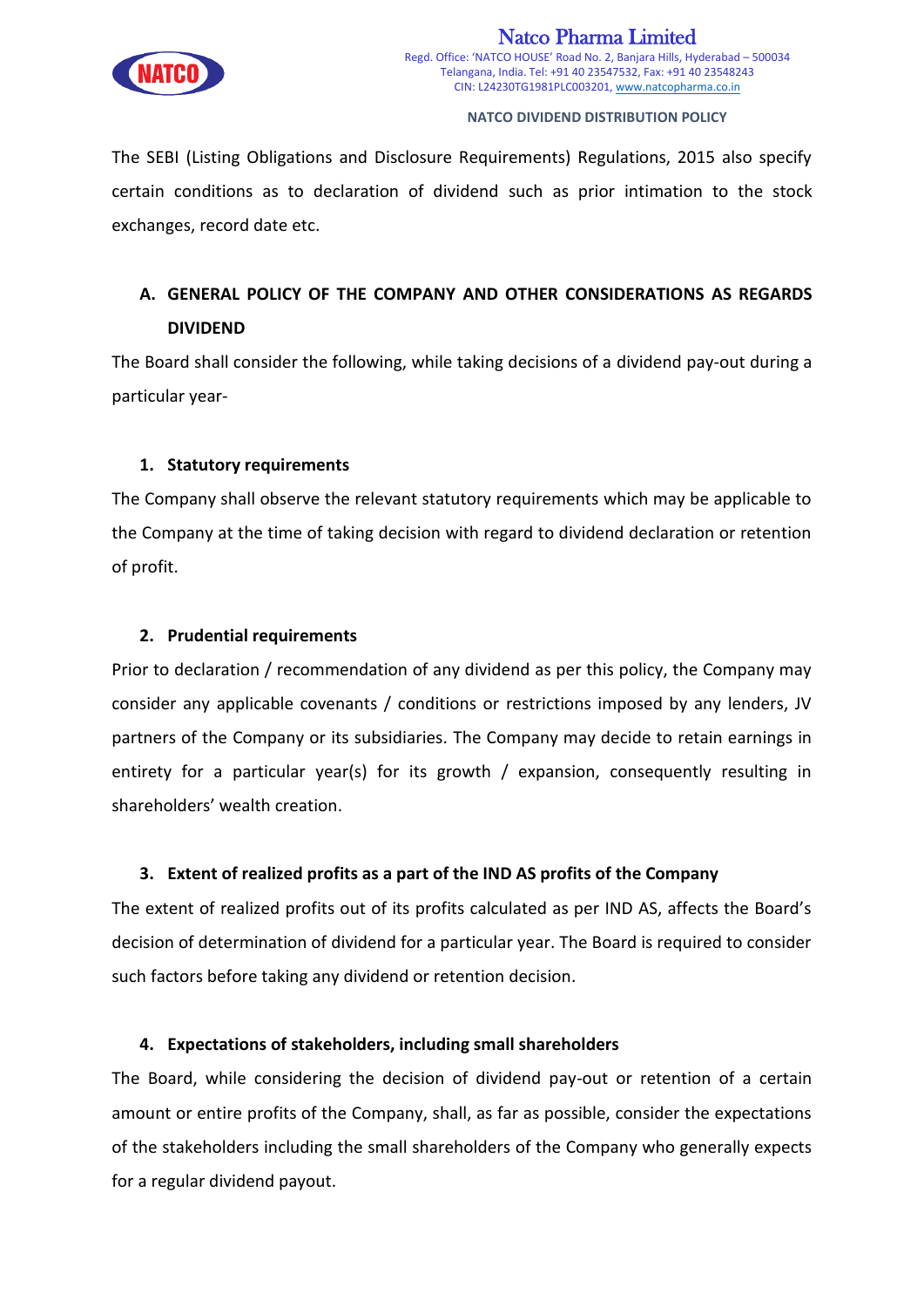

## **B. OTHER FINANCIAL PARAMETERS**

In addition to the aforesaid parameters such as realized profits and proposed major capital expenditures, the decision of dividend payout or retention of profits shall also be based the following-

- 1) Current earnings of the Company
- 2) Operating cash flow of the Company
- 3) Dividend History
- 4) Repayment/Pre-payment of Borrowings
- 5) Future Earnings Expectation
- 6) Capital Expenditure Requirements requiring ploughing back of profits i.e. future capital expenditure program including
	- Market expansion plan;
	- Product expansion plan;
	- Increase in production capacity;
	- Modernization plan;
	- Diversification of business:
	- Long term strategic plans;
	- Acquiring new businesses/products
- 7) Crystallization of contingent liabilities, if any
- 8) Exchange Risk
- 9) Sale of businesses
- 10) Economic / Geo-political factors/risks
- 11) Regulatory requirements

## **C. INTERIM/FINAL DIVIDEND PAYOUT**

Pursuant to the provisions of applicable laws and the Policy, interim dividend approved by the Board of Directors will be confirmed by the shareholders and final dividend, if any, recommended by the Board of Directors, will be subject to shareholders approval, at the relevant Annual General Meeting of the Company. The Company shall ensure compliance of provisions of Applicable Laws and this Policy in relation to Dividend declared by the Company.